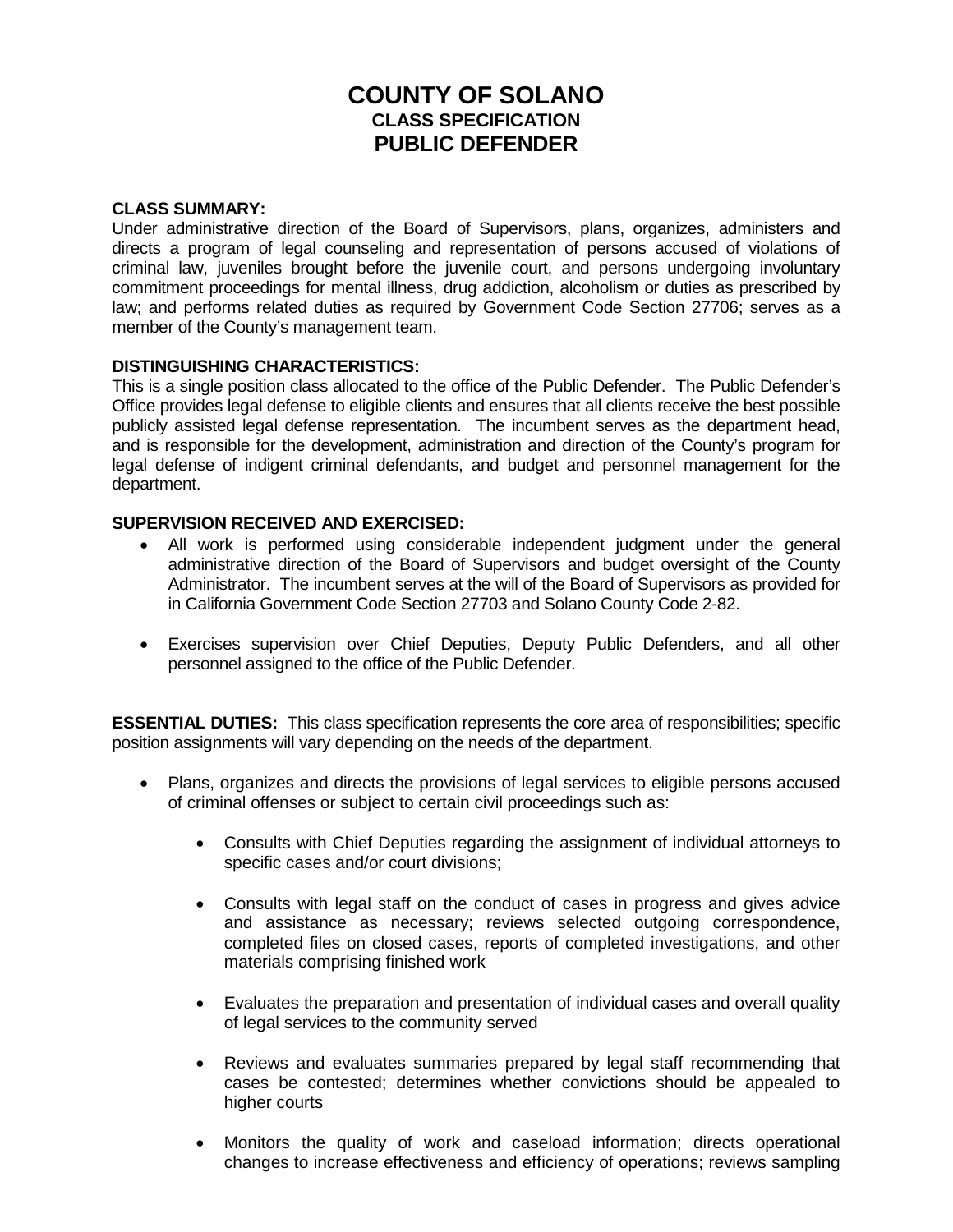of case files and transcripts of preliminary hearings in felony cases, and other materials related to incoming or continuing work load

- May practice law by serving as defense counsel to eligible clients; may be assigned additional legal, managerial or administrative duties; may serve on committees to address specific criminal justice system or general County-wide concerns
- Establishes and applies policies related to the public defense program
- Confers with Chief Deputies and subordinate Deputy Public Defenders regarding policies, procedures and activities of the departmental program, including the review of major cases in order to determine the effect of such cases on workload;
- Discusses the public defense program with judges, prosecutors, law enforcement officials and the public.
- Keeps up to date on changes in statutory and decisional law, and directs the attention of staff to changes.
- Exercises management authority for assigned services and activities of the office of Public Defender and performs managerial responsibilities such as:
	- Ensures delivery of mandated and other services in compliance with local, state and federal regulations, legislation and policies;
	- Directs the preparation of the departmental budget showing justification for requested appropriations and staffing; administers the approved budget and control expenditures;
	- Monitors purchases and expenditures;
	- Approves non-routine expenditures for workplace improvements, training, computer software and hardware, etc.;
	- Analyzes staffing and expenditure requests; reviews requests for additional programs and services; formulates, justifies and presents the budget; monitors budget expenditures;
	- Monitors goals and objectives of the unit and takes corrective actions as appropriate;
	- Recommends and implements new policies and procedures to eliminate or reduce barriers to efficient or effective production and/or to improve customer service;
	- Coordinates and monitors the work of consultants and contractors by reviewing the performance and quality of work to ensure compliance with the applicable contract and by reviewing and approving claims for payments to ensure conformance with contract provisions and to prevent cost overruns;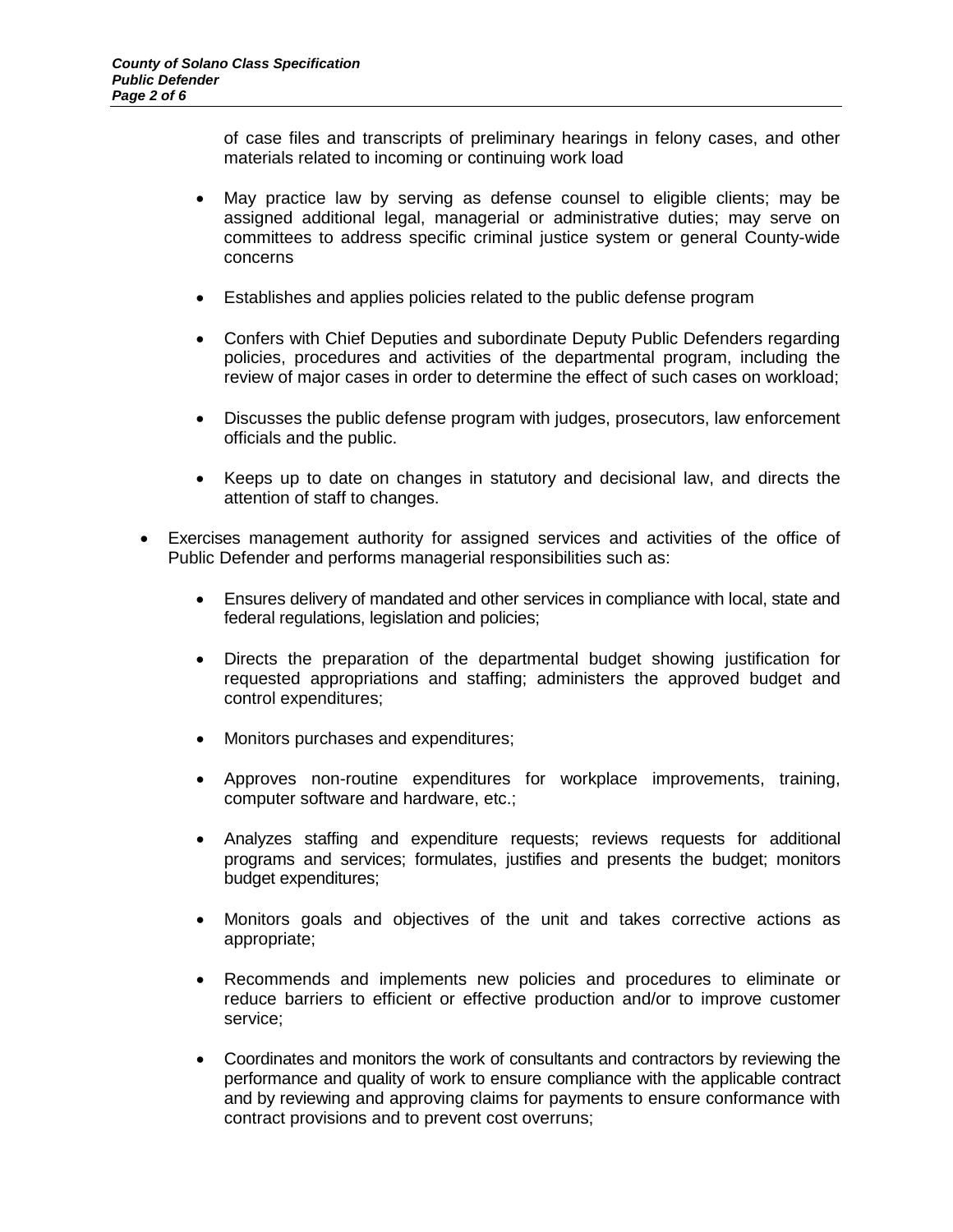- Acts as liaison with judges, representatives of the County's District Attorney Office, Probation Department, other county departments, interested community groups and the local Bar Association to achieve common objectives, share information, design more effective service delivery systems and resolve operational concerns; make public presentations and performs other public relations activities.
- Performs supervisory duties to direct reports and to others through subordinate supervisors such as:
	- Establishes standards for acceptable work products and evaluating performance;
	- Assists in the selection, training, placement and evaluation of departmental personnel;
	- Reviews, approves and implements disciplinary actions and terminations;
	- Assigns work, plans and schedules staff's work activities and deadlines;
	- Reviews work and recognizes employees' work efforts and accomplishments;
	- Provides career development mentoring and recommends training and career development opportunities;
	- Ensures that employees are properly trained;
	- Reviews and approves timesheets and requests for leave; and
	- Supports and ensures compliance with County and Department policies and procedures including those related to equal opportunity and to safety
- Prepares reports as requested or required for the County Administrator, Board of Supervisors, and/or Auditor-Controller; establishes and maintains a system of office forms, procedures, recordkeeping and reporting systems, and initiates appropriate changes.
- Performs other duties of a similar nature or level as assigned.

# **EDUCATION AND EXPERIENCE:**

- Progressively responsible experience as a criminal defense attorney coupled with educational experience in the supervision or management of legal services and departmental operations which demonstrates possession of and competency in requisite knowledge and abilities.<sup>[1](#page-2-0)</sup>
- Admission to the practice of law in the state; a minimum of five (5) years in the practice of the law, with major emphasis on criminal justice; and such other qualifications as may be additionally prescribed by minute order or resolution of the board of supervisors. $2$

# **LICENSING, CERTIFICATION AND REGISTRATION REQUIREMENTS:**

<span id="page-2-0"></span> $1$  From Public Defender classification specification dated 11/89.

<span id="page-2-1"></span><sup>&</sup>lt;sup>2</sup> County Code 2-83.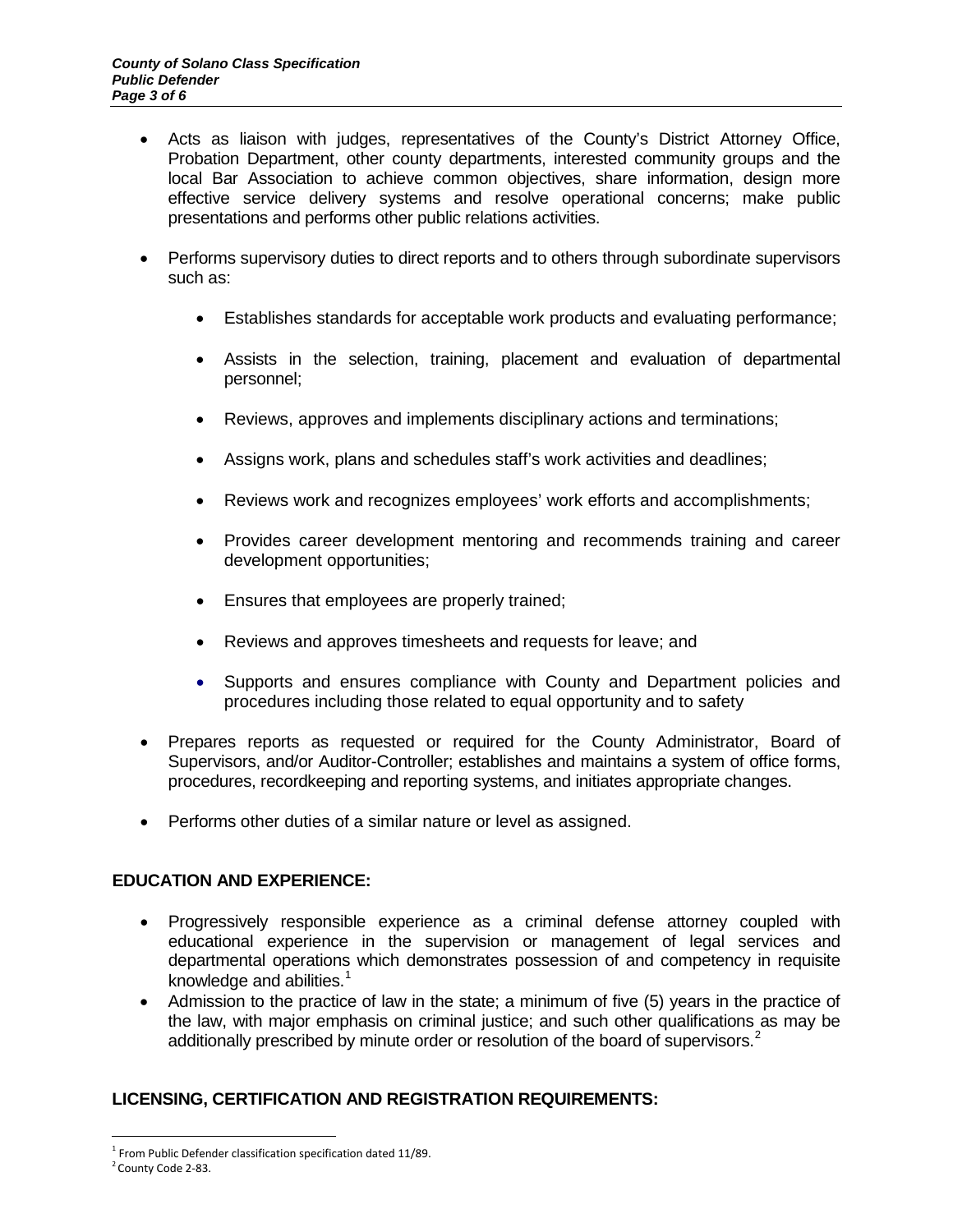- Must be an active member of the State Bar Association in good standing.
- Possession of a valid California Class C driver's license*.*

**Note:** All licenses, certificates and registrations must be kept current while employed in this class. This may include the completion of continuing education units to maintain the required registration in good standing. Employees must keep their licenses, certifications and registrations current and failure to do so may constitute cause for personnel action.

# **REQUIRED KNOWLEDGE, SKILLS AND ABILITIES:**

#### **Knowledge of:**

- Thorough knowledge of mission, goals and other objective of public legal defense services.
- Working knowledge of the ABA Ten Principles of a Public Defense Delivery System, ABA Standards for the Defense Function, State Board of California Guidelines on Indigent Defense Service Delivery System.
- Duties, powers, limitations and the authorities of the office of the Public Defender; principles of civil and criminal law, including death penalty cases, to include, but not limited to, California Penal Code and Evidence Code; principals of trial procedures and rules of evidence; effective defense techniques; legal research methods and judicial procedures.
- Legal and analysis techniques and defense strategy practices.
- Function, operation and inter-relationship of major operational units with public defender offices.
- Training techniques applicable in a legal setting; civil and criminal code.
- Trial and court procedures; legal research methods; rules of evidence; ethical and professional rules of conduct.
- Principles and practices of management, budgeting and personnel administration.
- Work simplification, legal function evaluation and cost control techniques.
- Principles and practices of supervision, leadership, motivation, team building, organization, training, and conflict resolution.
- Criminal and civil law as it relates to a second office within the department that takes conflict of interest cases.
- Public information and public speaking techniques.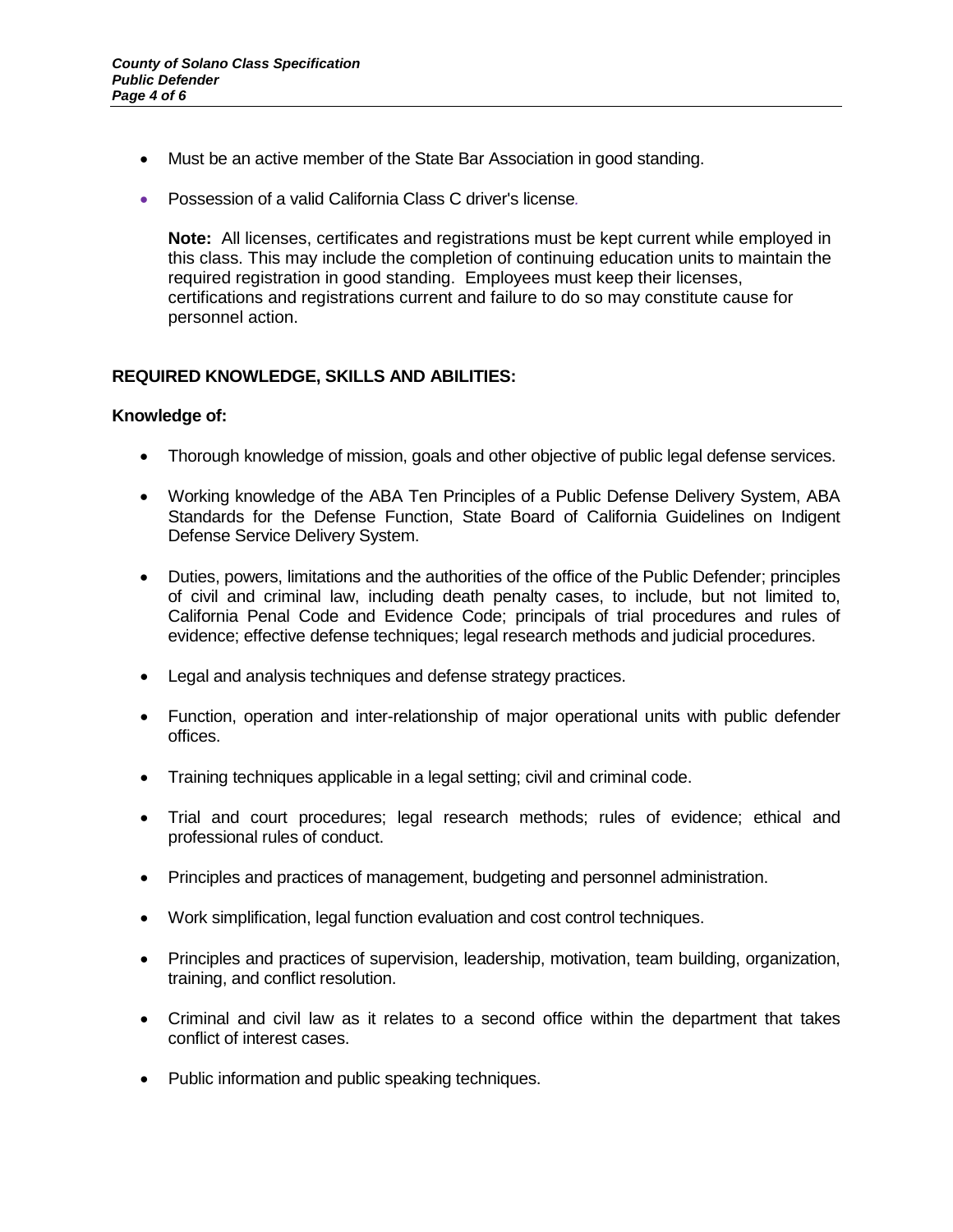#### **Skills and/or Ability to:**

- Formulate and communicate department policy, goals and objectives.
- Plan, organize and supervise criminal defense operations; legal procedures and principles governing public defense administration.
- Prepare clear and concise oral and written legal presentations; defend highly complex civil and criminal cases; prepare witnesses for trial appearances.
- Supervise, delegate, evaluate, train, and develop staff and organize and manage their work.
- Assign cases effectively through case assessment and evaluation of knowledge/experience of staff.
- Organize and prioritize work assignments.
- Read, apply and interpret administrative and budgetary direction, statutory and decisional law and incorporate into operational policy and procedure.
- Maintain confidentiality of information.
- Communicate information and ideas clearly and concisely, both orally and in writing.
- Work effectively with others who have objectives counter to assigned role.
- Establish and maintain effective working relationships with those contacted in the performance of required duties.
- Represent the office in meetings with representatives from various County and non-County organizations, with local attorneys, law firms and businesses, with customers/clients, and/or with the general public.
- Prepare a variety of written communications to include reports, policies and procedures.
- Perform a variety of technical and specialized tasks and functions in an independent, competent and timely fashion.
- Use modern office equipment to include computers and related software applications.
- Operate a motor vehicle.
- Travel independently.

# **PHYSICAL REQUIREMENTS:**

• Mobility and Dexterity: Employees in this class typically require stooping, kneeling, reaching, standing, walking, fingering, grasping, feeling (i.e., sense of touch), and repetitive motion.